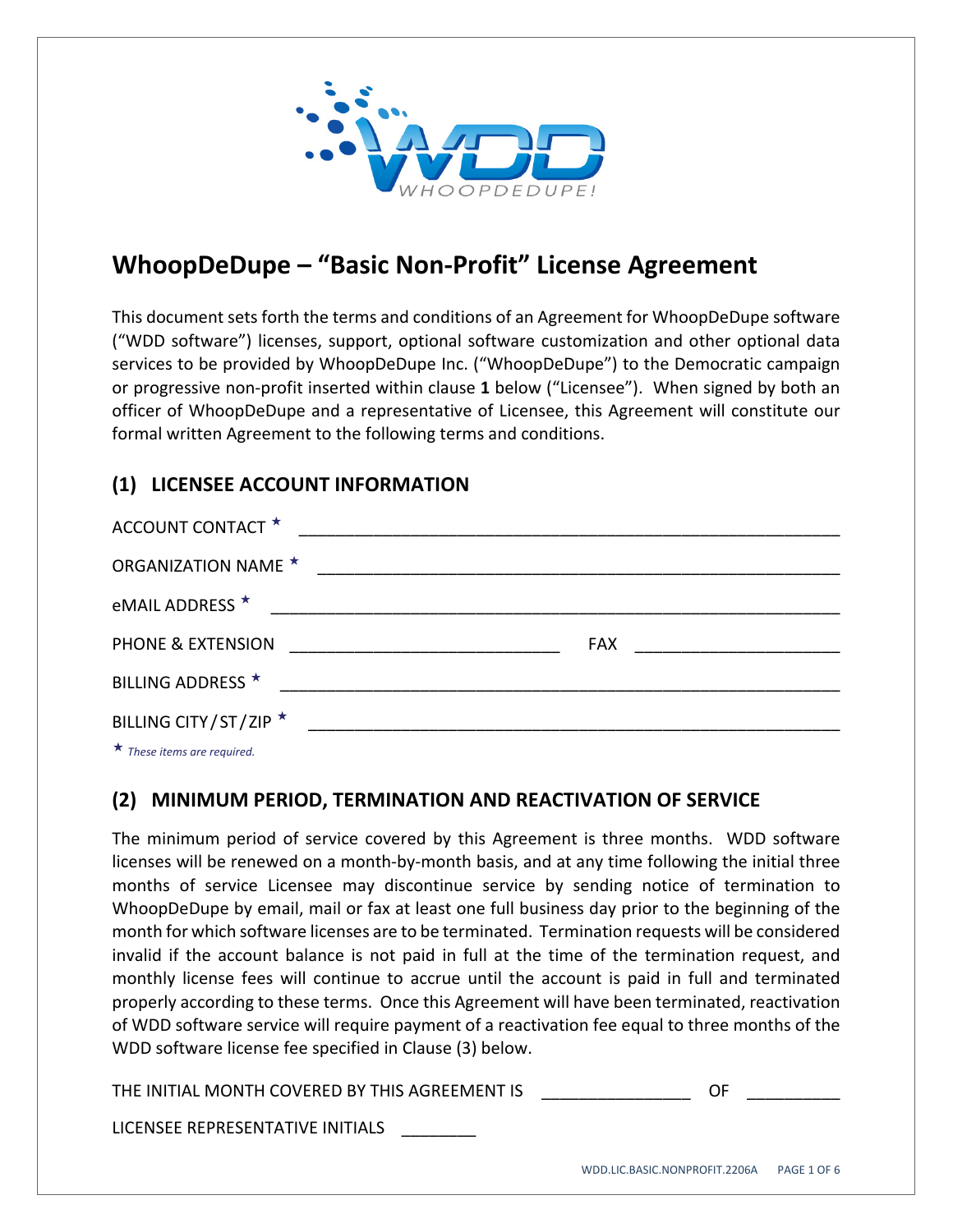## **(3) COVERED SERVICE, LICENSE FEES AND SUPPORT FEES**

**a.** This "Basic Non‐Profit" License Agreement covers WDD software "Full Service" at a license fee rate of **\$290** per month for five (**5**) station licenses, plus **\$45** per month for each additional station beyond the initial five stations.

**b.** WDD software "Full Service" covers the processing of unlimited files containing up to one million records each, and this service permits the combination of up to thirty-two files at a time into new combined files containing up to ten million records each. The features and capabilities of WDD software are not covered in detail within this Agreement; however, in summary the software includes capabilities to capture, convert, standardize, enhance, de-duplicate, match and merge data files, and it is particularly useful for processing uncommon file formats and data files with numerous data format or content problems.

**c.** This "Basic Non‐Profit" License Agreement covers (1) legislative district assignment service for a single Licensee selected state if the statewide voter data is made available by WhoopDeDupe or acquired independently by Licensee in adherence to applicable state and federal statutes (legislative district assignment service may be offered for additional states if arranged separately); (2) voter match and "proximity match" service for a single Licensee selected state if the statewide voter data is made available by WhoopDeDupe or acquired independently by Licensee in adherence to applicable state and federal statutes (voter match and "proximity match" service may be offered for additional states if arranged separately); (3) "registry match" service enabling users to upload their own master match files; (4) optional activation of integrated SmartSoft CASS API service billed separately by Datatech SmartSoft Inc.; and potentially (5) other specific features which might apply to Licensee. These additional services and features are documented separately.

**d.** This "Basic Non‐Profit" License Agreement covers all phone, email and web support pertaining to software problems or concerns; all basic phone, email and web support of users attempting to utilize the product in the first two monthsfollowing installation; and all reasonable support calls throughout the term of this Agreement. This Agreement covers resolution of most software problems so long as WhoopDeDupe determines that a problem identified by Licensee is a significant problem which should be covered under this Agreement. There are no fees for the initial software installation, activation or configuration. Separate support fees will likely never apply; however, WhoopDeDupe reserves the right to bill for support at an hourly rate of \$120 per hour if deemed necessary by either WhoopDeDupe or by Licensee. Unique needs or projects may be addressed separately outside the scope of this Agreement, or if both parties choose, simply billed at \$120 per hour within the scope of this Agreement.

**e.** This "Basic Non‐Profit" License Agreement does not cover legislative district assignment service or voter match service for more than one state, labor union employer payroll file processing and reconciliation features, or custom database integration.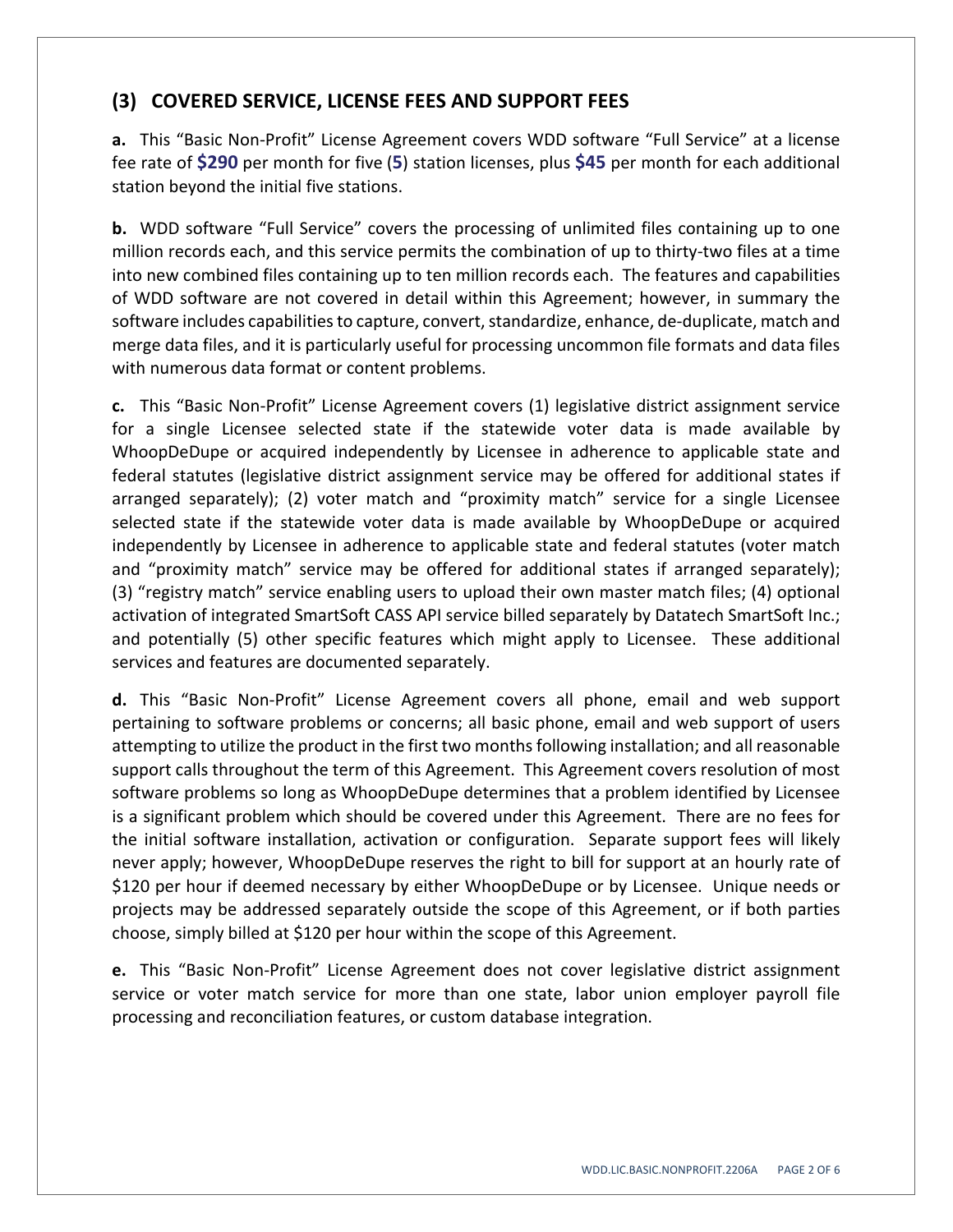#### **(4) TERMS OF PAYMENT**

**a.** By signing this Agreement, Licensee agrees to the following payment terms.

**b.** Licensee agrees to pay a monthly license fee of **\$290** for up to five (**5**) station licenses. Licensee may add additional stations at any time at **\$45** per month for each additional station beyond the initial five stations. WhoopDeDupe will submit an invoice to Licensee on the tenth day or nearest business day to the tenth day of each calendar month, until Licensee chooses to terminate service per clause **2** above.

**c.** Licensee accepts all payment terms on this account as billed by WhoopDeDupe, and Licensee agrees to make timely payment in compliance with such terms. Current terms are payment in full within 25 days of invoice date, with an additional grace period of 10 days after which late fees may accrue.

**d.** Licensee agrees to pay WhoopDeDupe a 5%, or lower if required by law, late fee penalty per month for each month payment is late or insufficient according to payment terms specified hereinabove. WhoopDeDupe may choose to waive this penalty fee.

# **(5) SALES & USE TAX**

If Licensee is physically located in Minnesota, WhoopDeDupe will most likely be required to apply sales tax against all regular monthly software license fees and service fees at a rate associated with the 9-digit ZIP code of the Licensee's billing address – determined using the Minnesota Department of Revenue ZIP code "Sales Tax Rate Calculator". If Licensee is not located in Minnesota, Licensee may be required to report and remit use tax to appropriate state and/or local tax authorities.

## **(6) DATA PRIVACY AND PROTECTION**

**a.** The default WDD software configuration covered by this Agreement does not include features or capabilities which (a) permit remote systems to access the local systems or data; (b) compromise or weaken firewall, network or machine security; or (c) submit or post any uploaded file data to any off‐site system, machine or party, with the exception of deliberate data submissions initiated by the user. Licensee may choose to have special or custom features enabled which are not included within the default WDD software configuration, and these special or custom features may access remote servers and submit or post processed data or software user entries or requests to appropriate secure remote servers for the purpose of accessing specific data services required by Licensee.

**b.** If Licensee shall send data files to WhoopDeDupe for assistance with data processing, WhoopDeDupe shall only process these data files on systems protected with levels of security which prevent unauthorized persons from accessing these data files. WhoopDeDupe shall maintain data files for 30 to 60 days, and the data files shall only be used to support Licensee if and when Licensee shall request or require additional assistance with data files. Any files provided by Licensee in the possession of WhoopDeDupe shall be and forever remain exclusively the property of Licensee.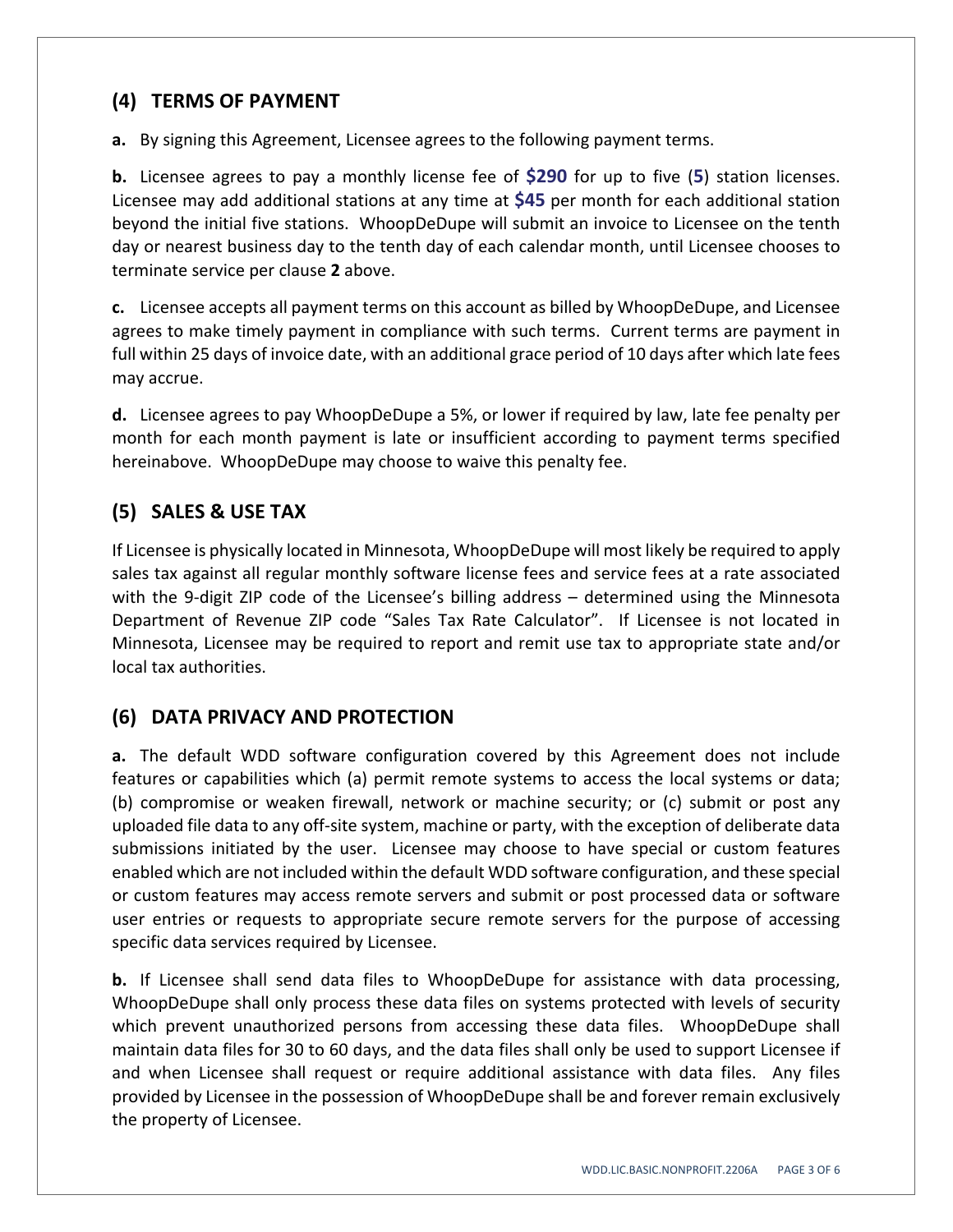# **(7) SOFTWARE UPDATES**

All WDD software updates shall be made available to Licensee at no cost for as long as Licensee account shall remain in good standing. Installing, updating or uninstalling WDD software versions will never compromise or affect processed data or compromise the configuration of WDD software, unless WDD data files, resource files or data directories shall be manually removed or altered by another third party process or system.

## **(8) TITLE, COPYRIGHT, AND PROTECTION OF CODE**

Title, ownership rights, and intellectual property rightsin and to the WDD software and itssource code shall remain with WhoopDeDupe. The copyright laws of the United States and international copyright treaties protect the software and its source code.

Licensee MAY NOT:

- modify, translate, reverse engineer, decompile, or disassemble the software, except and only to the extent that such activity is expressly permitted by applicable law notwithstanding this limitation;
- create derivative works based on the software or its source code; or
- distribute copies of the software outside the scope of this Agreement.

#### **(9) CONFIDENTIALITY**

**a.** The licensed software and this Agreement contain confidential and proprietary information and trade secrets of WhoopDeDupe. As used in this Agreement, "Confidential Information" means (1) the licensed software and this Agreement; (2) all other proprietary, confidential or trade secret information which is clearly labeled or designated in writing as confidential, proprietary or the like by the disclosing party; (3) information disclosed orally with a designation of such information as secret, confidential or proprietary prior to or during the oral disclosure and a subsequent reduction of such information to a writing labeled confidential, proprietary or the like and sent to the party to whom the disclosure was made within 15 days after the oral disclosure; and (4) any other information that, although not designated as such by the disclosing party, is of a type and nature that a reasonable person would expect that it be treated as confidential and/or proprietary. Notwithstanding the foregoing, information shall not be considered Confidential Information to the extent that such information: (i) can be demonstrated to be already known to the receiving party free of any restriction at the time it is obtained from the other party; (ii) is subsequently learned from an independent third party free of any restriction and without breach of this Agreement or any other agreement; or (iii) is required to be disclosed by applicable law.

**b.** Each of WhoopDeDupe and Licensee agree that it will not, during the term of this Agreement and without regard to when or for what reason this Agreement shall terminate, disclose to any other person or entity any Confidential Information received from the other, except as strictly necessary (1) in connection with its performance under this Agreement, (2) in connection with any pending action related to this Agreement, or (3) as required by a court of competent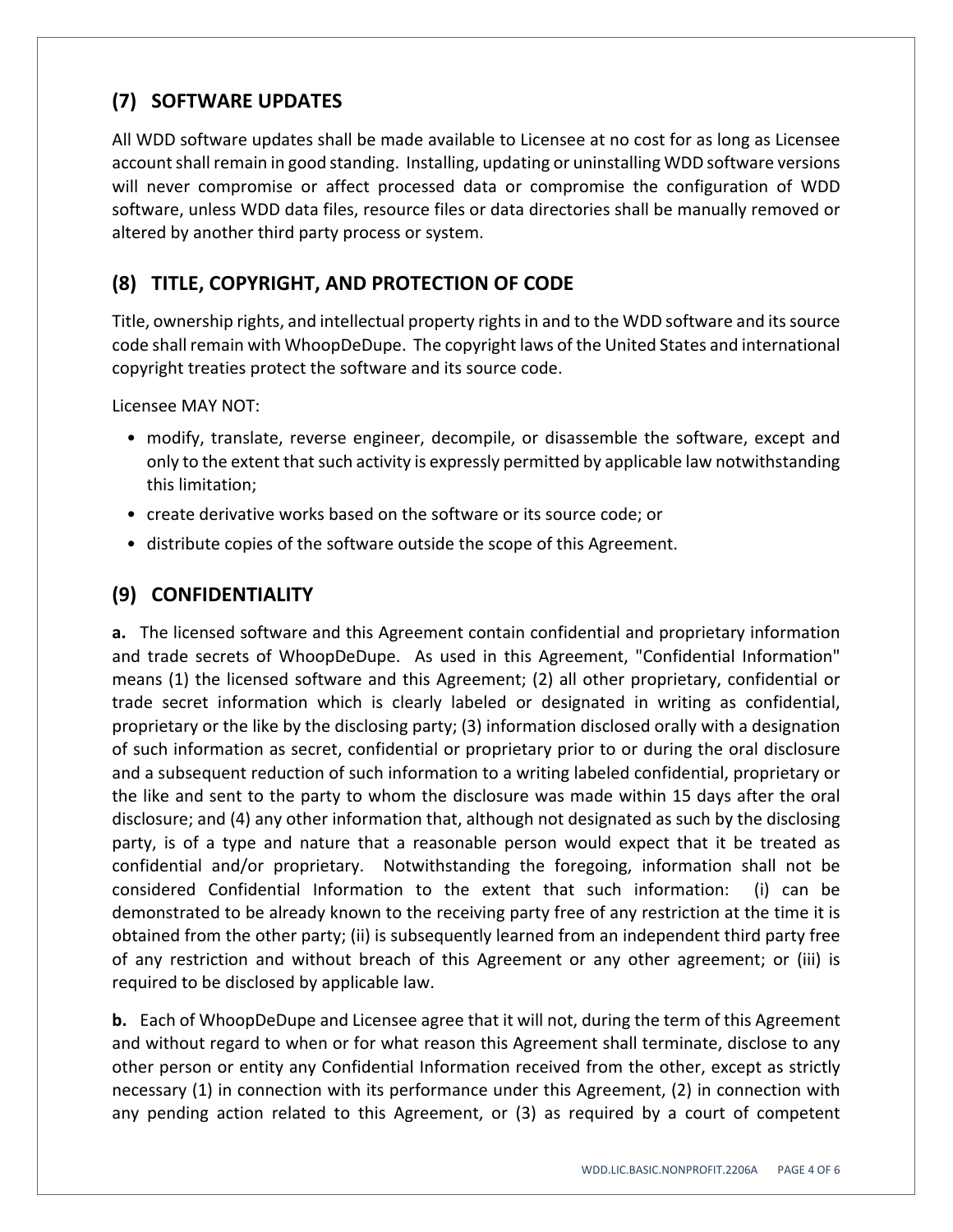jurisdiction. Notwithstanding the provisions of this clause **9**, the parties may disclose Confidential Information to their respective affiliates, accountants, attorneys, and other similar professional advisors with a need to know such information as long as the entity or person to which Confidential Information is disclosed is subject to obligations of confidentiality with the same effect asthose specified in this clause **9**. Notwithstanding the foregoing, WhoopDeDupe and any independent contractors which it uses to support the licensed software may exchange information in connection with this Agreement so long as such independent contractors are subject to obligations of confidentiality.

#### **(10) LIMITED WARRANTY AND DISCLAIMER OF WARRANTY**

**a.** Certain end users may have unique needs which are not accommodated by WDD software, and therefore WhoopDeDupe cannot guarantee that WDD software will adequately satisfy all requirements of all users.

**b.** WhoopDeDupe makes no representation or warranty that the WDD software or any associated documentation are "error-free", or meet any user's particular standards, requirements, or needs. Should the software prove defective, WhoopDeDupe will address the proven defect in an appropriate manner so as to eliminate the defect.

**c.** This warranty is a limited warranty and it is the only warranty made by WhoopDeDupe. To the maximum extent permitted by applicable law, WhoopDeDupe disclaims all other warranties and conditions, either expressed or implied, including but not limited to, implied warranties of fitness for a particular purpose, title, and non‐infringement, with regard to the software, and the provision of or failure to provide support services. Some states/jurisdictions do not allow exclusions of an implied warranty, so the disclaimer may not apply to Licensee and Licensee may have other legal rights.

**d.** No WhoopDeDupe agent or representative is authorized to make any modifications or additions to this limited warranty. If Licensee makes any modifications to the software; if the software is subjected to accident, abuse, or improper use; or if Licensee violates the terms of this Agreement, then this warranty shall immediately be terminated. This limited warranty shall not apply if the software is used on or in conjunction with hardware or software other than the unmodified version of hardware and software with which the software is intended to operate or interface with.

## **(11) LIMITATION OF LIABILITY**

**a.** Under no circumstances, except in the case of WhoopDeDupe's willful misconduct, and under no legal theory, tort, contract, or otherwise, shall WhoopDeDupe, its related companies, or its suppliers be liable to Licensee or any other person or entity for any indirect, special, incidental, or consequential damages of any character (including, without limitation, damages of data, damages for loss of goodwill, work stoppage, loss of profit, computer failure or malfunction, U.S. Post Office charges, other third party data processing fees, or any and all other commercial damages or pecuniary losses) arising out of the use of or inability to use the software product or the provision of. Except in the case of WhoopDeDupe's willful misconduct, in no event will